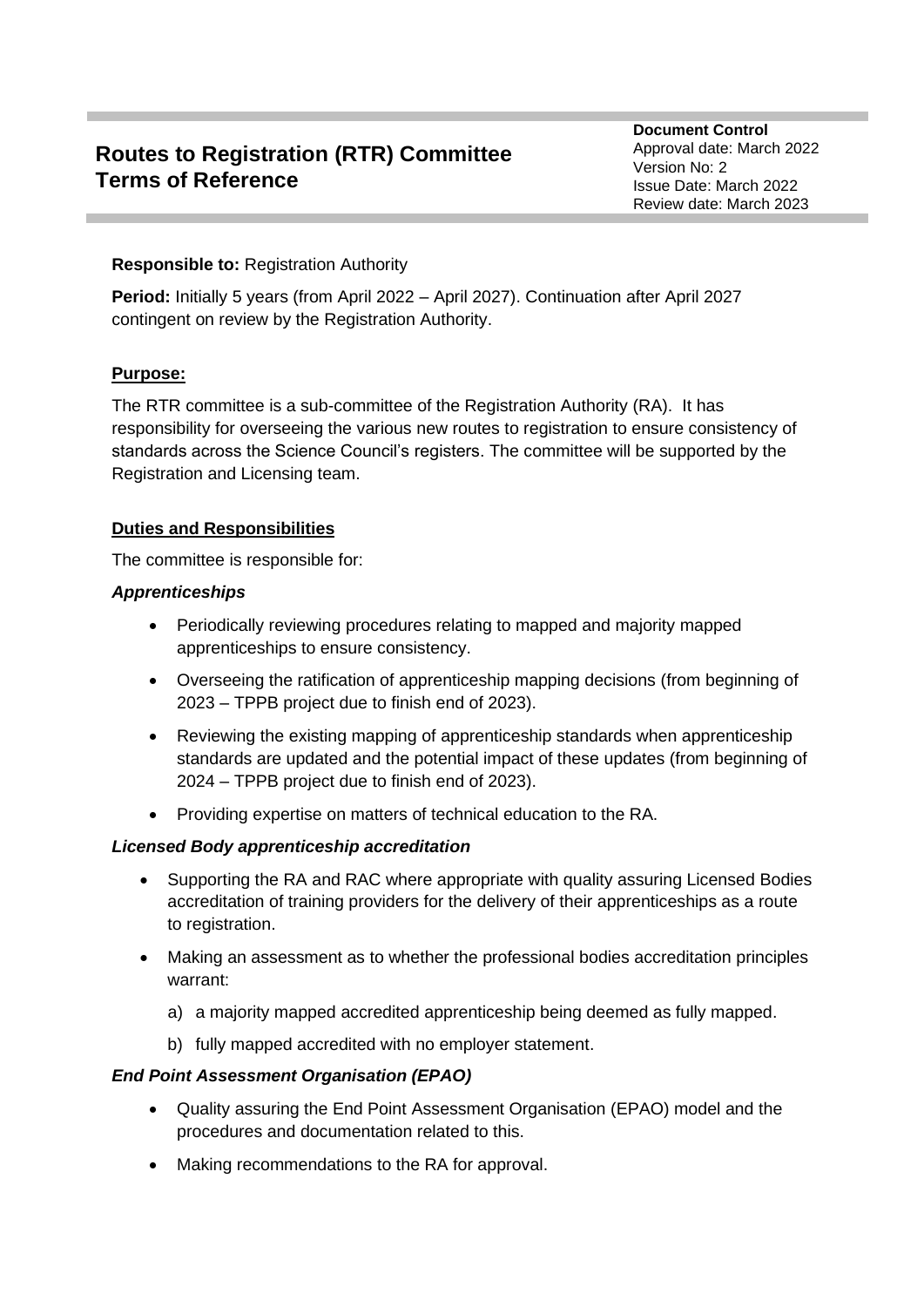• Working with the RAC, ensure that assessments made via EPAO are quality assured.

# *Mapping/equivalency*

- Undertaking mapping requests from Licensed Bodies to the Science Council registers.
- Documenting processes related to mapping and making recommendations to the RA where necessary.

*(Note – the RA is responsible for approving any models associated with mapping and equivalency to other registers).*

## *Other routes to registration*

- Reviewing other opportunities for routes to registration to help grow the registers whilst ensuring that standards are maintained and make recommendations to the RA where necessary.
- Ensuring that processes, systems, guidance and the relevant documentation associated with streamline routes to applicants, assessors, trainers and supporters is fit for purpose and consistent. This may include working with the RAC to ensure that any new routes to registration via the CAP are quality assured.

## **Membership and length of service**

- Members of the committee will ideally have experience in technical education and/or further/ or higher education as well as representatives from the Science Council's Licensed Bodies.
- The committee as appointed by the RA will normally consist of no fewer than 8 members and at least 50% will be professionally registered.
- A member of the RTR serves for an initial term of three years and may be reappointed for a further term of two years contingent on the committee lasting until April 2027
- Members serve in an individual capacity and not as representatives of their institution or sector.
- In identifying suitable candidates for membership the Committee shall:
	- o have authority to use open advertising to facilitate the search;
	- o have due regard to the benefits of diversity and endeavour to consider candidates from a wide range of backgrounds;
	- o consider candidates on merit and against objective criteria, taking all reasonable care to ensure that appointees have enough time available to devote to the position.

## **Attendance of non-members at meetings**

• Other individuals may be invited to attend for all or part of any meeting, as and when appropriate and necessary.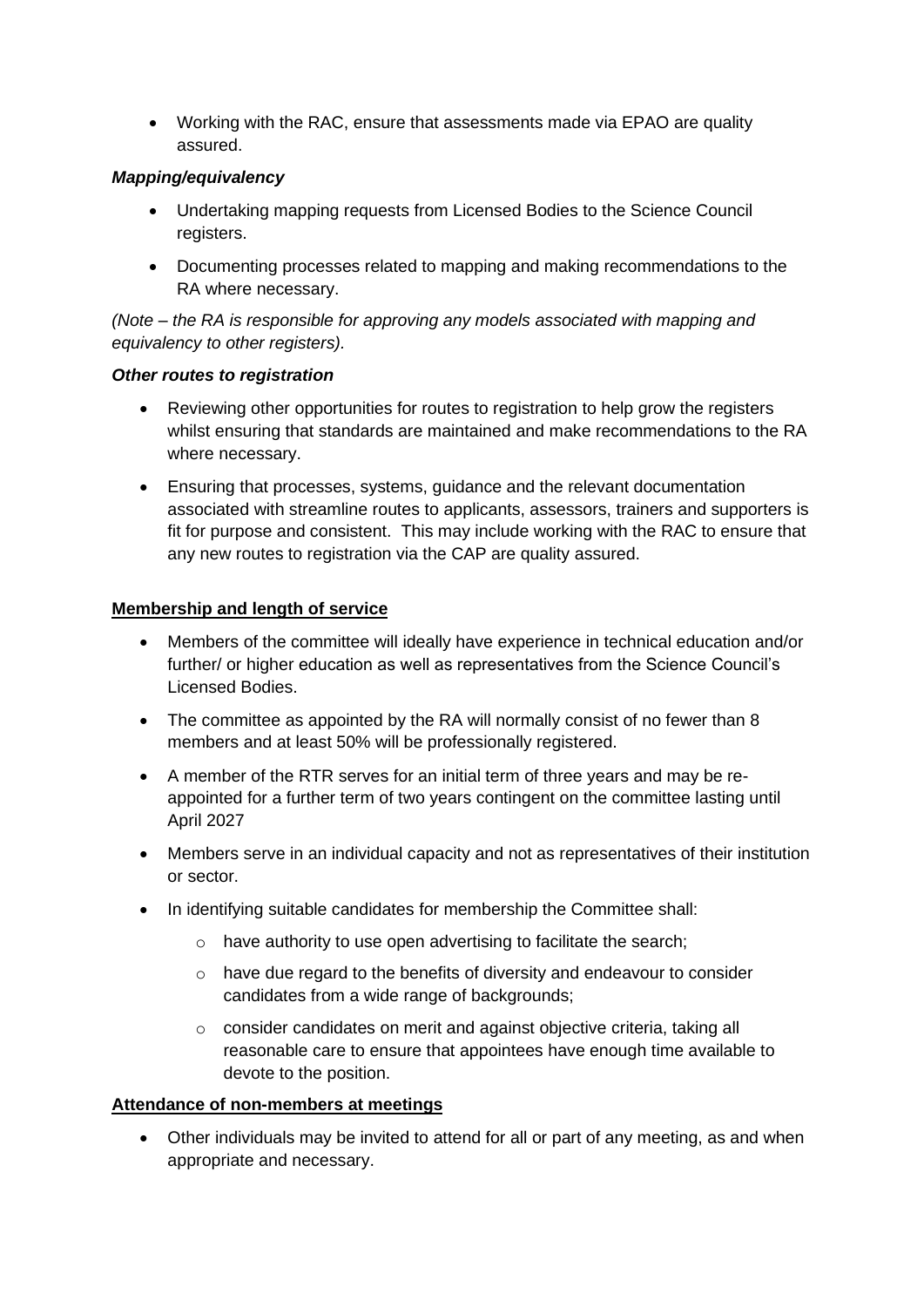• The Chief Executive and/or delegated individual may attend meetings as an observer.

# **Appointment of the Chair**

- The Chair will be an ex-officio member of the Registration Authority and will be appointed from among its membership by the Registration Authority. The Chair is required to hold the Chartered Scientist designation, or equivalent professional status.
- The Chair of the Committee will serve for one term of three years which is renewable for one further term of two years. contingent on the committee lasting until April 2027.

## **Quorum**

- 50% of appointed members will be present at any given meeting.
- In the event of a tied vote, the Chair will hold the casting vote.
- Registered Scientists may not vote on applications for Chartered Scientist and RSciTech may not vote on RSci or CSci applications.
- If the Chair is not available a nominated committee member will assume chairing responsibility.

## **Frequency of meetings**

• The committee will normally hold quarterly meetings or as required to conduct its business effectively. Meetings are normally conducted electronically and one meeting per year may be held in person.

## **Notice of meetings**

- Meetings of the committee shall be called by a member of the Registration and Licensing team at the request of the Committee Chair.
- Unless otherwise agreed, notice of each meeting confirming the venue, time and date, together with an agenda of items to be discussed, shall be forwarded to each member of the Committee, and any other person required to attend no later than 5 working days before the date of the meeting. Supporting papers shall be sent to Committee members and to other attendees as appropriate, at the same time.

## **Reporting responsibilities**

• The Chair of the committee, or a delegated individual, will report to the RA after each meeting on all matters relating to the committee's duties and responsibilities. If the Chair of the committee is not present at the subsequent meeting, a designated committee member will report to the RA.